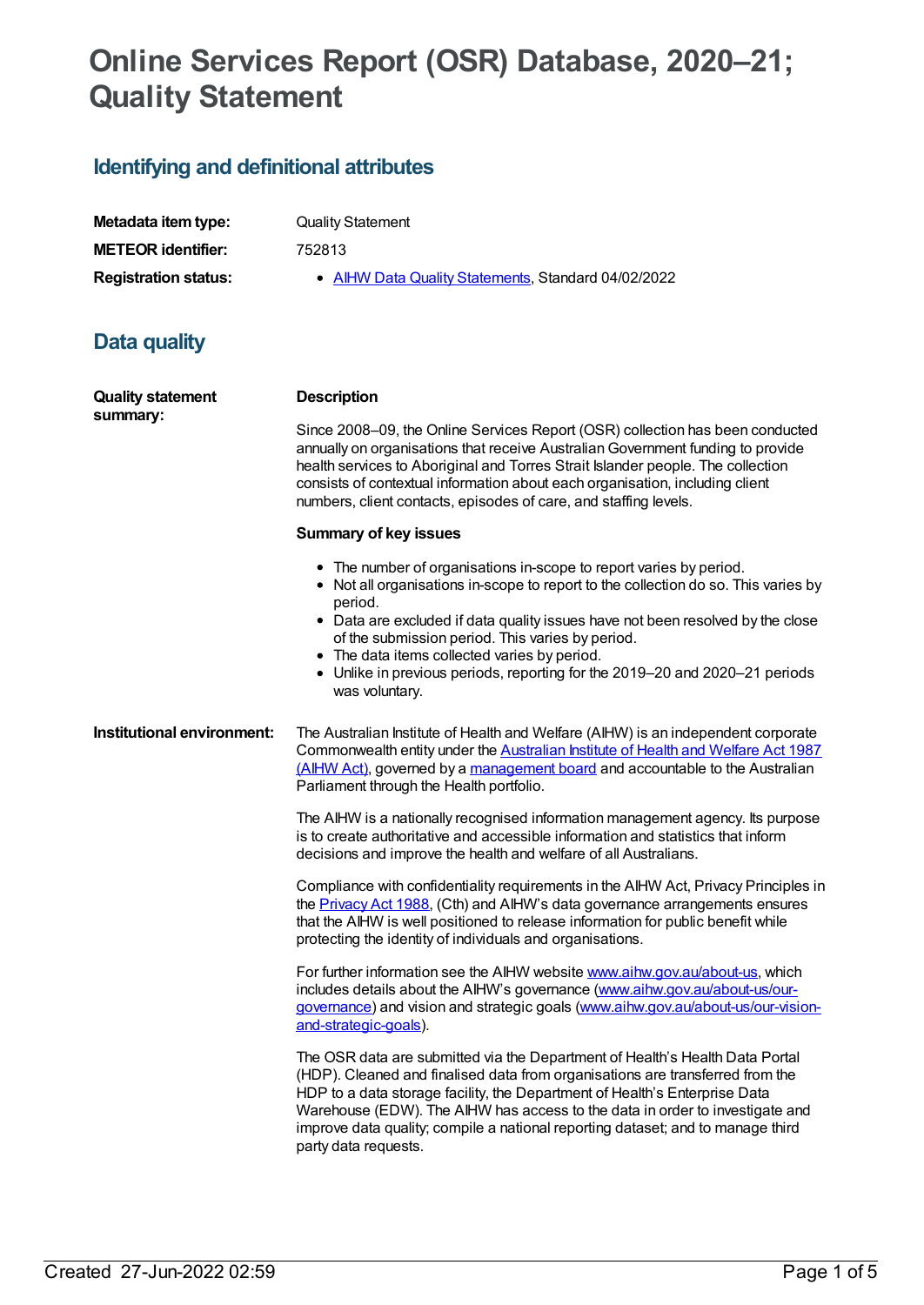| <b>Timeliness:</b>    | Data are supplied by organisations annually (for each financial year). The 2020–21<br>collection covers the period 1 July 2020 to 30 June 2021.                                                                                                                                                                                                                                                                                                                                             |
|-----------------------|---------------------------------------------------------------------------------------------------------------------------------------------------------------------------------------------------------------------------------------------------------------------------------------------------------------------------------------------------------------------------------------------------------------------------------------------------------------------------------------------|
|                       | The national reporting dataset cannot be compiled until the Department of Health<br>closes off data submission and submitted data are cleaned and finalised. Up to<br>that date, the AIHW works with organisations to resolve errors or, if unresolved data<br>quality issues remained, to flag the data for exclusion from the national reporting<br>dataset. For the 2020-21 collection, data submission started 1 July 2021 and data<br>were finalised 21 September 2021.                |
|                       | Data from the national reporting dataset were released to submitting organisations<br>(via organisation specific reports) 27 September 2021.                                                                                                                                                                                                                                                                                                                                                |
|                       | Data from the national reporting dataset were released via the AIHW website 4<br>February 2022.                                                                                                                                                                                                                                                                                                                                                                                             |
| <b>Accessibility:</b> | Data from 2020-21 are published in Aboriginal and Torres Strait Islander-specific<br>primary health care: results from the OSR and nKPI collections.                                                                                                                                                                                                                                                                                                                                        |
|                       | Users can request data not available online or in reports via email to<br>dataguality@aihw.gov.au or via the AIHW data request system (noting the release<br>of data are subject to restrictions and requests that take longer than half an hour to<br>compile are charged for on a cost-recovery basis).                                                                                                                                                                                   |
| Interpretability:     | Metadata relating to the OSR collection is available in the METeOR Data Set<br>Specification for the collection.                                                                                                                                                                                                                                                                                                                                                                            |
|                       | Information is also available via the Technical appendix and supplementary data<br>tables of the associated report.                                                                                                                                                                                                                                                                                                                                                                         |
| <b>Relevance:</b>     | The scope of the 2020-21 OSR collection is organisations receiving funding under<br>the Australian Government's Indigenous Australian's Health Programme (IAHP).                                                                                                                                                                                                                                                                                                                            |
|                       | Most organisations are Indigenous-specific primary health care organisations,<br>however, a small number of organisations that receive funding only for maternal and<br>child health services are also included in the collection (termed MCH<br>organisations). MCH organisations are generally not primary health care<br>organisations, and are instead specific programs or services embedded within<br>hospitals, health services, or primary health networks.                         |
|                       | Most organisations report on all health/clinical services and related Full Time<br>Equivalent (FTE) staffing levels regardless of the funding source. MCH<br>organisations are only required to report on activities related to the IAHP funding<br>rather than all activities.                                                                                                                                                                                                             |
|                       | The reference period for the 2020-21 collection is 1 July 2020 to 30 June 2021.                                                                                                                                                                                                                                                                                                                                                                                                             |
|                       | Data are available at the national, state/territory and remoteness area levels. In<br>2020-21 geographic information is recorded based on the physical address of the<br>main site of the organisation. This is used for analysis at jurisdictional and<br>remoteness level. In 2020–21 information was collected on the address of each<br>service delivery site and the availability of services at each site; however, all other<br>information was collected at the organisation level. |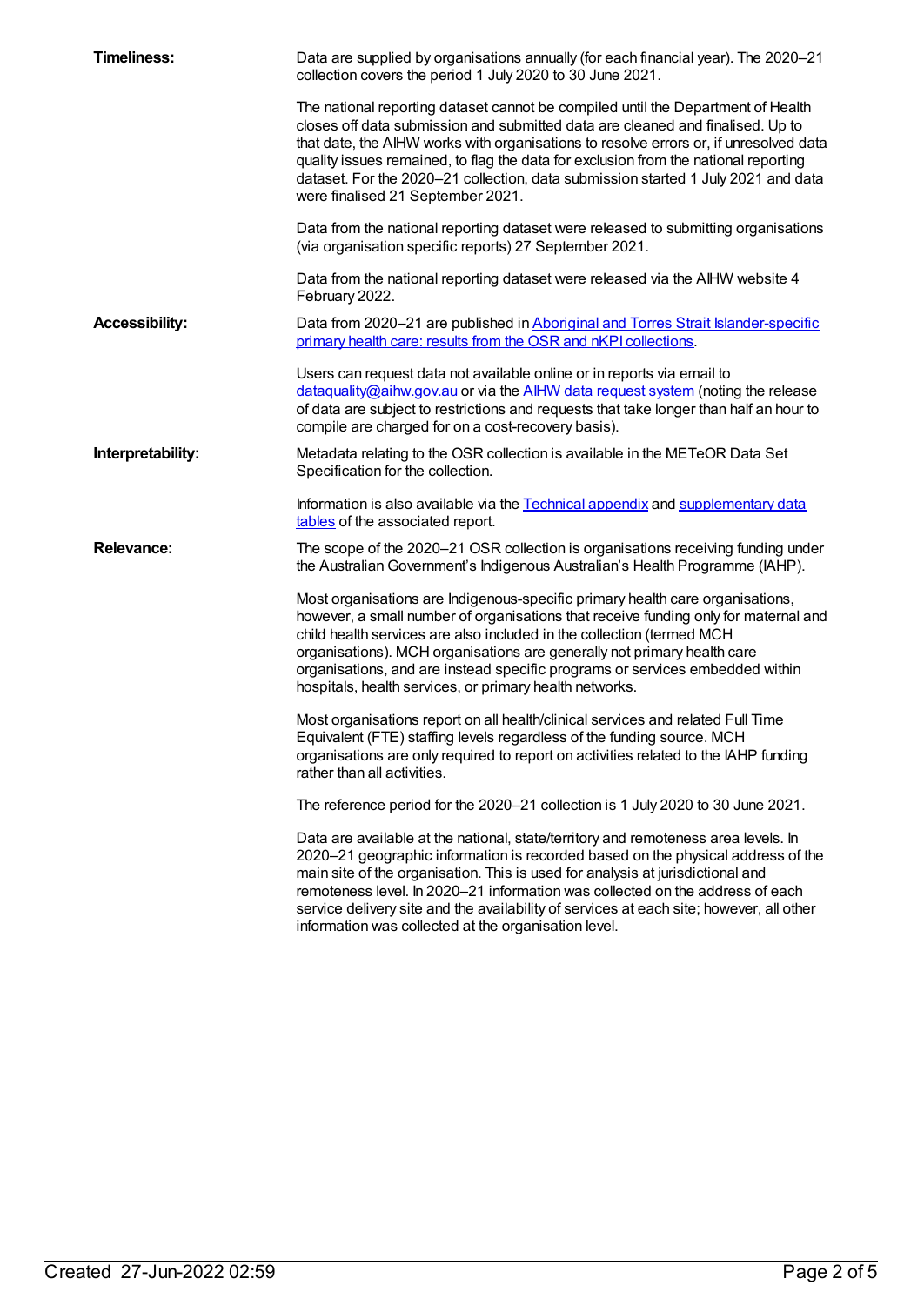**Accuracy:** In some reporting periods, not all organisations who are required to report to the collection do so. For 2020–21, 211 (89%) of the 238 organisations that were inscope to report submitted data. Of the 218 primary health care organisations, 191 (88%) submitted data. Similar to the 2019–20 collection, reporting for the 2020–21 collection was voluntary (in acknowledgement of the additional pressures on organisations because of COVID-19).

> The main clinical information systems (CIS) are able to generate OSR data within their clinical system and transmit it directly to the HDP. Organisations using other CIS manually enter data into a web-based form in the HDP.

From the 2020–21 collection, the HDP applies a series of validation rules to the data to identify any data quality issues and organisations can correct these issues before submitting their data. In addition, the AIHW checks the quality of the data supplied by each organisation. Where the AIHW identifies possible errors or inconsistencies, organisations are provided with a description of the issue to seek further explanation or invited to resubmit data. Data may be resubmitted until the collection period is closed off by the Department of Health. For 2020–21, the AIHW returned data to 50 out of the 211 organisations who reported that period. Where unresolved data quality issues are identified, the AIHW excludes these data from the national reporting dataset. For the 2020–21 collection, 6 (3%) organisations overall had unresolved validation issues affecting 4 data items at the close of the reporting cycle. Of the primary health care organisations, 4 (2%) organisations had unresolved validation issues affecting 4 data items.

Common data quality queries received during data submission relate to incomplete or inaccurate data (for example, workforce positions not reported or reported in terms of the number of people rather than full-time equivalent positions); data discrepancies between two or more questions (for example, the number of clients exceeding the number of episodes of care); and large increases or decreases in data items compared with previous submissions.

Some organisations were unable to provide exact data and provided estimates of client numbers and episodes of care. In 2020–21, 11 (5%) organisations estimated their episodes of care and 13 (6%) estimated their client numbers. Of the 191 primary health care organisations, 8 (4%) estimated their episodes of care and 12 (6%) estimated their client numbers. These data were accepted unless the AIHW assessed their data were likely to overestimate actual numbers.

**Coherence:** This section includes information from the 2020–21 collection as well as selected issues from previous collections that have substantial impact on coherence. Users comparing data between periods are advised to also refer to data quality statements for all intervening collections.

> **Information collected**—The collection began in 2008–09 to replace the Service Activity Reporting, Drug and Alcohol Services Reporting, and Bringing Them Home and Link-up counselling data collections.

In 2012–13, following a review of the OSR collection, a revised collection instrument was [introduced.](file:///content/561251) For more details of the changes see the Online Services Report (OSR) Database, 2012–13 DQS.

Up to 2017–18, the collection included data from:

- comprehensive primary health care organisations
- maternal and child health programs
- social and emotional wellbeing (SEWB)/Link-up counselling services (funded by The Department of Prime Minister and Cabinet (PM&C))
- standalone substance use services (funded by PM&C).

In 2018–19, the OSR collection underwent significant change and was scaled back to include only 'core' items. Items dropped include the PM&C funded modules on substance use and social and emotional wellbeing, along with the services provided and cultural safety items. Plans are underway to reintroduce or add key items in a staged [approach](https://www1.health.gov.au/internet/main/publishing.nsf/Content/health-data-portal-online-services-report-july-2020) over the next few years (see the Health Data Portal: Online Services Report).

For collections prior to 2018–19, specific questions for maternal and child health (MCH) organisations were included in a separate module. In 2018–19, these were integrated but the data MCH organisations were required to report was only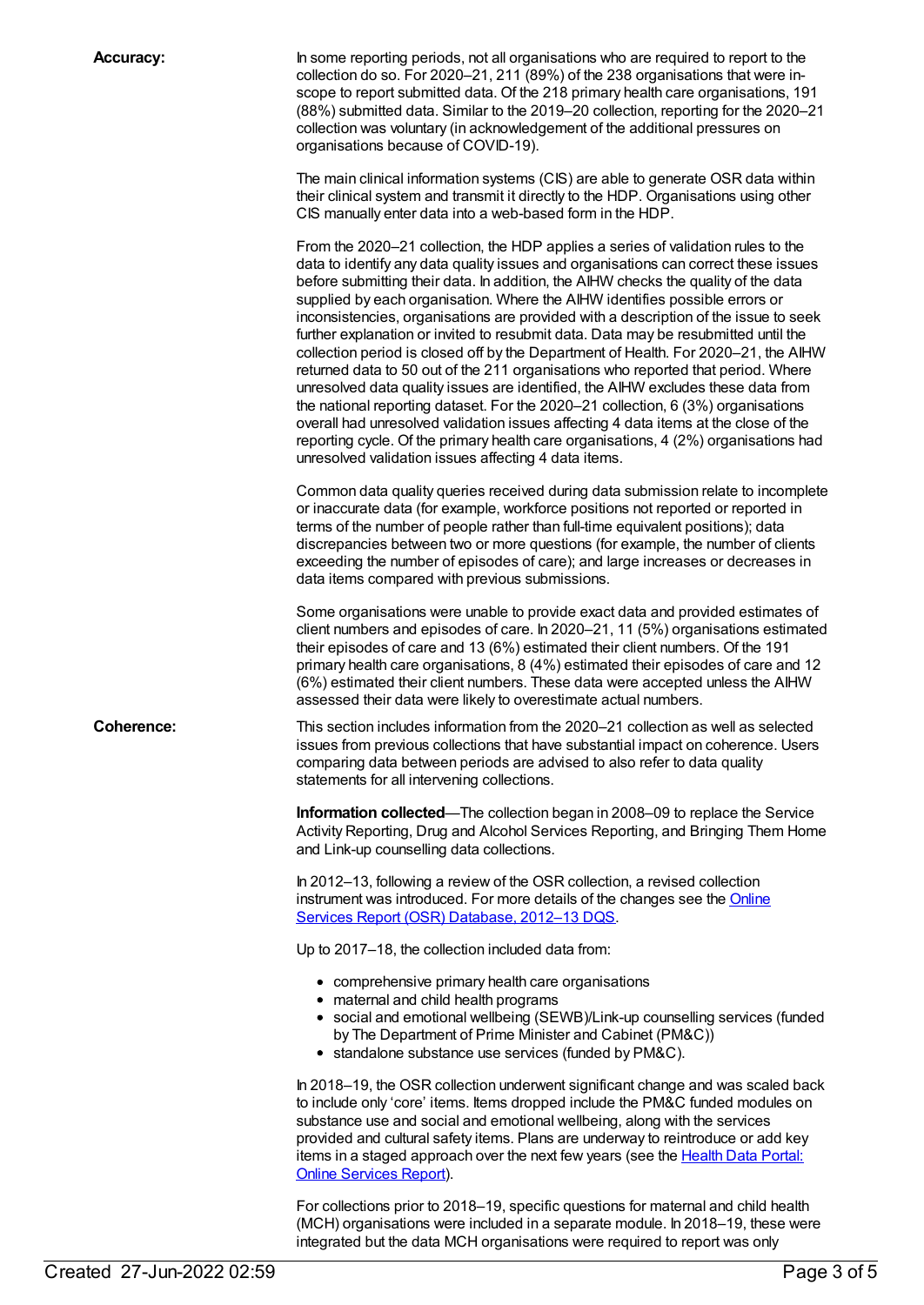focused on what they received MCH funding for, not all types of health services the health organisation offered.

In the 2019–20 collection, items were added to collect the address of each service delivery site and the availability of services at each site.

In the 2020–21 collection, the question on the number of clients seen was collected by age group in addition to the other disaggregations. Additional organisation profile questions were also added about who the organisation is incorporated with, whether it is not-for-profit and board member training and skills.

**Organisations reporting to the collection**—while for the most part it is the same organisations reporting to the collection each period, as a result of changes in funding, auspicing or reporting arrangements at the local level:

- the organisations that are funded to provide services vary between periods
- the funded organisations that report data each period vary (for example, an organisation may be given an exemption from reporting for a specific period).

**New Directions**—Mothers and Babies services were in scope for the OSR for the first time in the 2013–14 [collection.](file:///content/601336) For more details see the Online Services Report (OSR) Database, 2013–14 DQS.

**Data quality and exclusions**—the quality of data, and the exclusions applied to data items, vary by period as does the number of organisations submitting valid data, on the whole or for a particular data item. For example, some organisations may be unable to report accurate data in particular periods or for particular data items (for example, because of changes in their clinical information systems or record-keeping practices) and these data are excluded from national reporting.

Episodes of care data for 2016–17 are not comparable with other years because changes were made to the types of contacts counted as an episode of care. For more details see the Online Services Report (OSR) [Database,](file:///content/688427) 2016–17 DQS.

#### **Collection methodology:**

- Data were collected by the AIHW for the first time in 2008–09 using a paperbased OSR questionnaire. It would not be appropriate to make time series comparisons with data collected by the Department of Health prior to 2008– 09, due to differences in the collection methodology and scope of the collection.
- From 2012–13, the collection was also assisted by the introduction of the PenCAT audit tool and the OCHREStreams online reporting portal, developed and maintained by the Improvement Foundation for the DoH. For more details see the **Online Services Report (OSR) [Database,](file:///content/561251) 2012-13** DQS.
- The PenCAT tool was not available for use for extracting data onto OCHREStreams from 1 July 2015 and was not used for the 2015–16 collection. For this collection organisations relied on their own data extraction processes and manually entered this data onto OCHREStreams.
- From 2016–17 the data extraction process was changed to a direct load process to extract data directly from an organisations CIS onto [OCHREStreams.](file:///content/688427) For more details see the Online Services Report (OSR) Database, 2016–17 DQS.
- The 2018–19 collection was the first collection in which organisations submitted data via the HDP rather than OCHREStreams.

**Collection period—In** 2014–15, the Census date for the collection was brought forward by 1 month to 31 May 2015, rather than 30 June 2015. For more details see the Online Services Report (OSR) [Database,](file:///content/623095) 2014–15 DQS.

**Effect of COVID-19**—Variations between periods prior to and during the coronavirus disease 2019 (COVID-19) pandemic (the pandemic) likely reflect a combination of factors, including:

- the temporary change from mandatory to voluntary reporting for 2019–20 and 2020–21 (and the associated decrease in the number of reporting organisations);
- changes in organisation or client behaviour as a result of the pandemic (such as reluctance of clients to attend or use telehealth, or restrictions on travel for